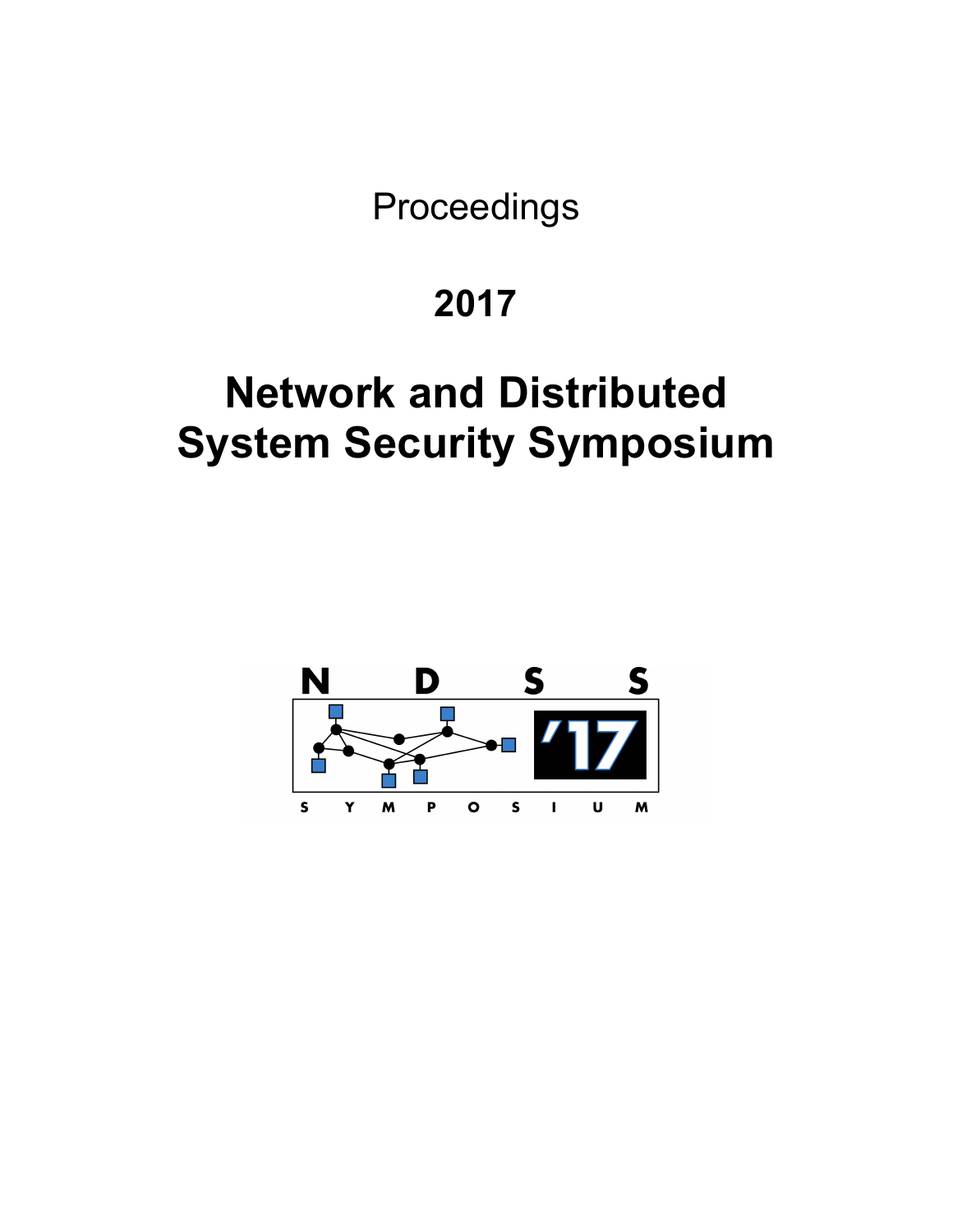Proceedings

# **2017**

# **Network and Distributed System Security Symposium**

February 26 – March 1, 2017

# San Diego, California

*Sponsored by the* **Internet Society**

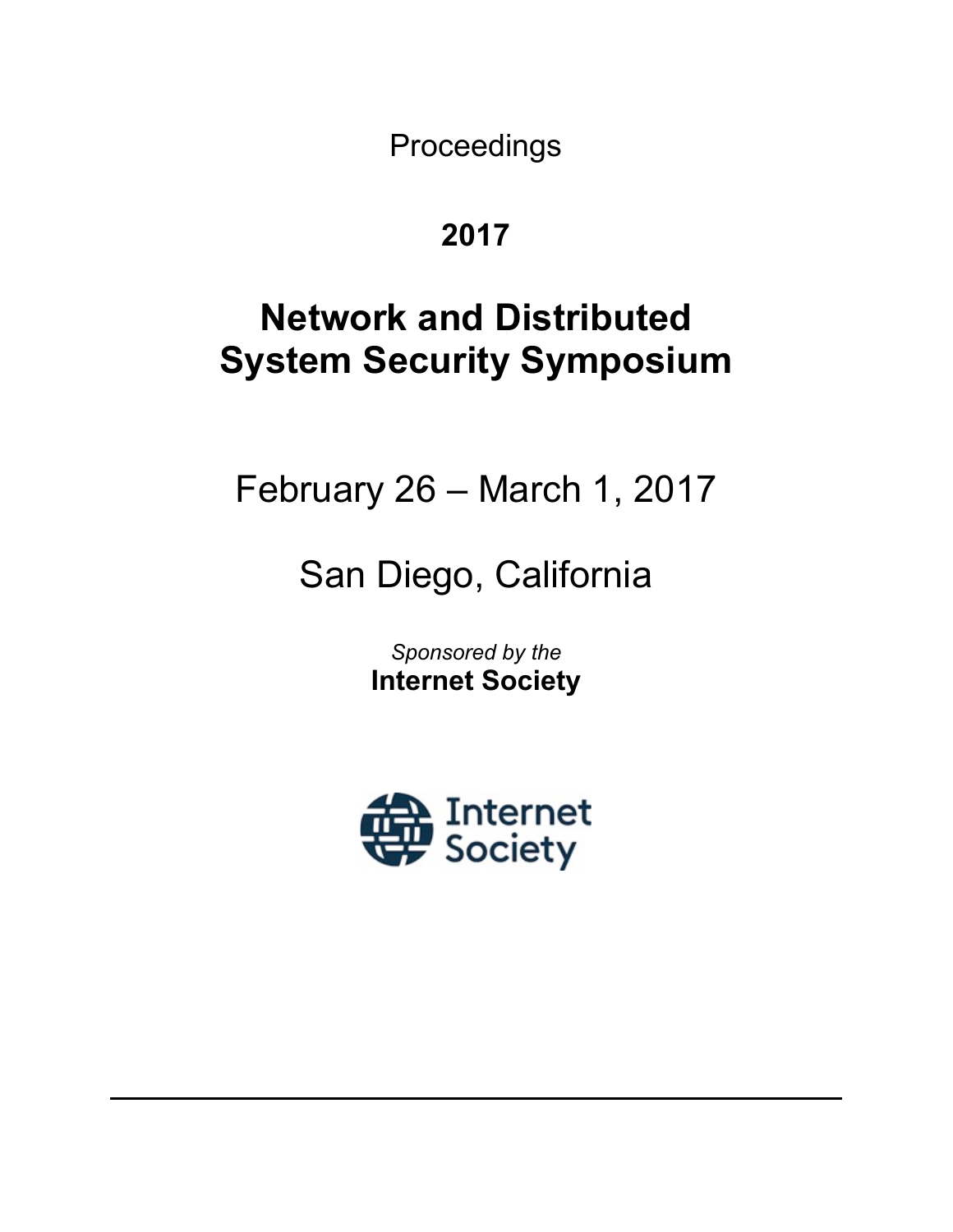

**Internet Society 1775 Wiehle Avenue Suite 201 Reston, VA 20190-5108**

**\_\_\_\_\_\_\_\_\_\_\_\_\_\_\_\_\_\_\_\_\_\_\_\_**

**\_\_\_\_\_\_\_\_\_\_\_\_\_\_\_\_\_\_\_\_\_\_\_\_**

#### Copyright © 2017 by the Internet Society. All rights reserved.

*Copyright and Reprint Permissions*: The Internet Society owns the copyrights for this publication and all of the papers contained herein. Permission to freely reproduce all or part of any paper for noncommercial purposes is granted provided that copies bear the copyright notice and the full citation on the first page. Reproduction for commercial purposes is strictly prohibited without the prior written consent of the Internet Society, the first-named author (for reproduction of an entire paper only), and the author's employer if the paper was prepared within the scope of employment.

Address your correspondence to: Senior Events Manager, Internet Society, 1775 Wiehle Avenue, Suite 201, Reston, Virginia 20190-5108, U.S.A., tel. +1 703 439 2120, fax +1 703 326 9881, ndss@isoc.org.

*The papers included here comprise the proceedings of the meeting mentioned on the cover and title page. They reflect the authors' opinions and, in the interest of timely dissemination, are published as presented and without change. Their inclusion in this publication does not necessarily constitute endorsement by the editors or the Internet Society.*

ISBN Number (Digital Format) : 1-891562-46-0

*Additional copies may be ordered from:*



**Internet Society** 1775 Wiehle Avenue Suite 201 Reston, VA 20190-5108 tel +1 703.439.2120 fax +1 703.326.9881 http://www.internetsociety.org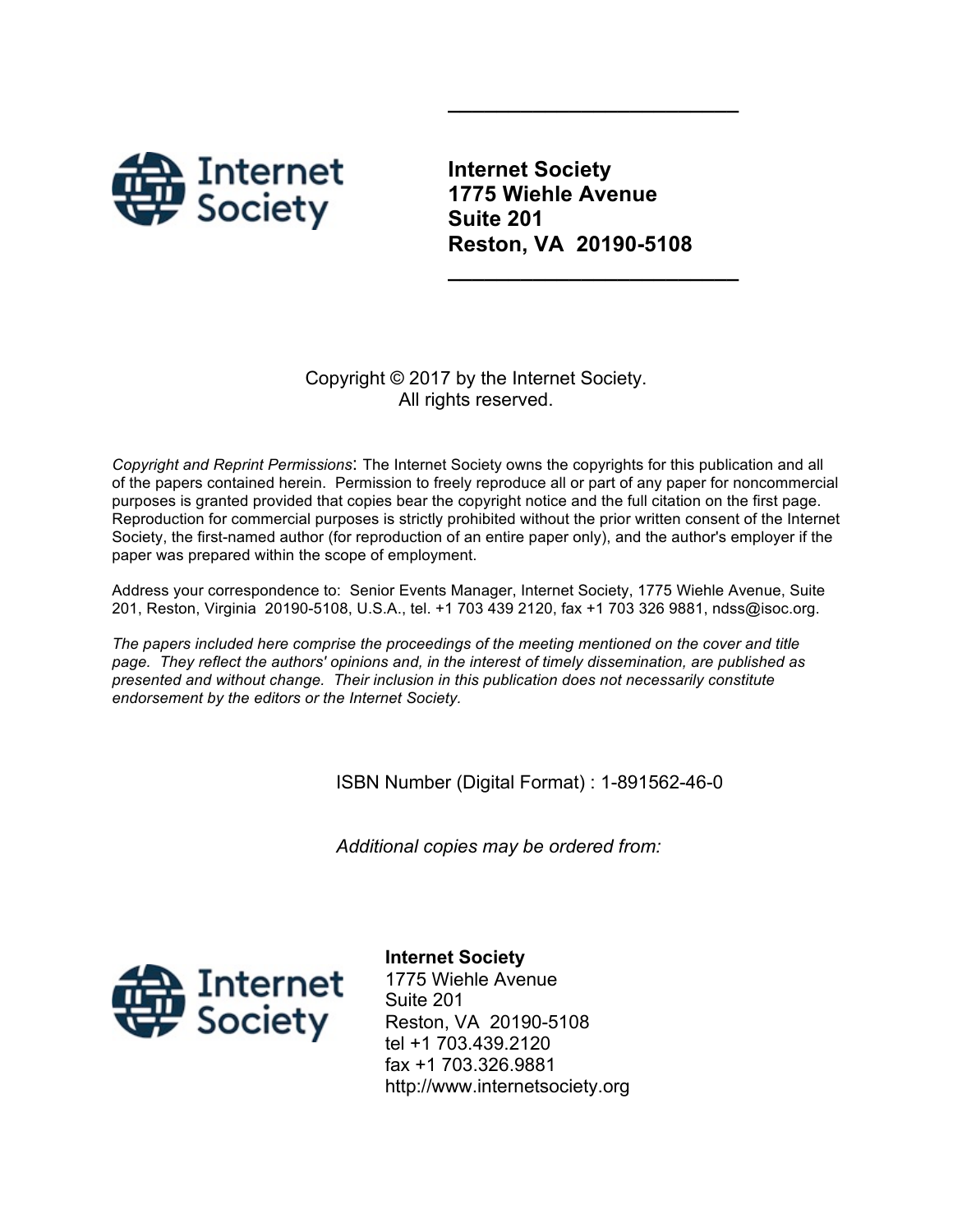*Proceedings of the 2017 Network and Distributed System Security Symposium*

# **Table of Contents**

**General Chair's Message Program Chair's Message Organizing Committee Program Committee Steering Group**

**Keynote Speaker:** *J. Alex Halderman, Professor, University of Michigan*

#### **Session 1: Applied Crypto and Cryptocurrencies**

IO-DSSE: Scaling Dynamic Searchable Encryption to Millions of Indexes By Improving **Locality** *I. Miers, P.Mohassel*

- ObliviSync: Practical Oblivious File Backup and Synchronization *A.J. Aviv, S. Geol Choi, T. Mayberry, D.S. Roche*
- TumbleBit: An Untrusted Bitcoin-Compatible Anonymous Payment Hub *E. Heilman, L.Alshenibr, F. Baldimtsi, A. Scafuro, S. Goldberg*
- P2P Mixing and Unlinkable Bitcoin Transactions *T. Ruffing, P. Moreno-Sanchez, A. Kate*
- SilentWhispers: Enforcing Security and Privacy in Decentralized Credit Networks *G. Malavolta, P. Moreno-Sanchez, A. Kate, M. Maffei*

#### **Session 2A: Virtualization and SDN**

- DELTA: A Security Assessment Framework for Software-Defined Networks *S. Lee, C. Yoon, C. Lee, S. Shin, V. Yegneswaran, P. Porras*
- *PSI: Precise Security Instrumentation for Enterprise Networks T. Yu, S. K. Fayaz, M. Collins, V. Sekar, S. Seshan*
- *On the Safety and Efficiency of Virtual Firewall Elasticity Control J. Deng, H. Li, H.Hu, K.-C. Wang, G.-J. Ahn, Z. Zhao, W. Han*

## *Deconstructing Xen*

*L. Shi, Y. Wu, Y. Xia, N. Dautenhahn, H. Chen, B. Zang, H. Guan, J. Li*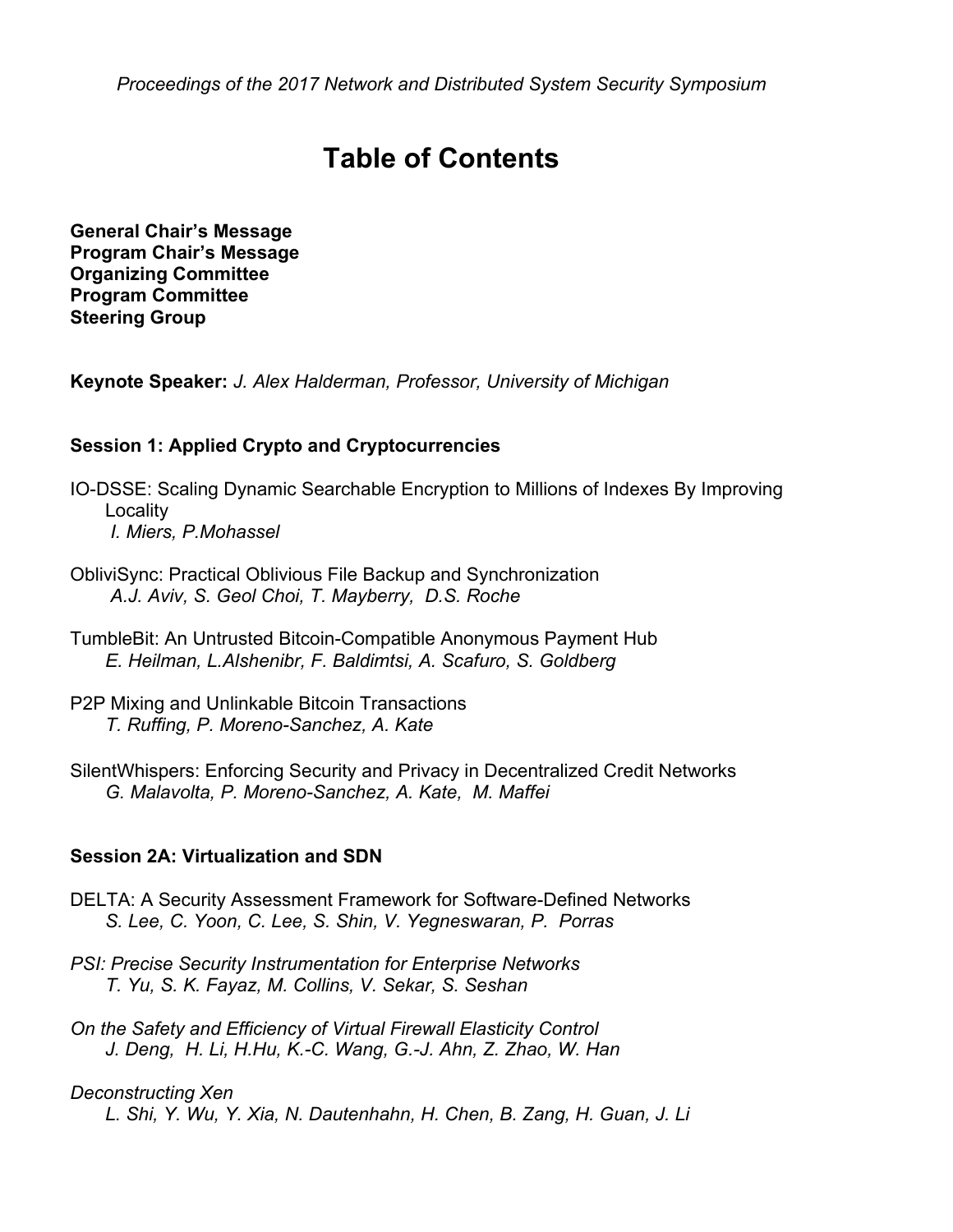#### **Session 2B: Web Security**

- Thou Shalt Not Depend on Me: Analysing the Use of Outdated JavaScript Libraries on the Web *T. Lauinger, A. Chaabane, S. Arshad, W. Robertson, C. Wilson, E. Kirda*
- Enabling Reconstruction of Attacks on Users via Efficient Browsing Snapshots *P. Vadrevu, J. Liu, B. Li, B. Rahbarinia, K. H. Lee, R. Perdisci*
- (Cross-)Browser Fingerprinting via OS and Hardware Level Features *Y. Cao, S. Li, E. Wijmans*
- Fake Co-visitation Injection Attacks to Recommender Systems *G. Yang, N. Z. Gong, Y. Cai*

#### **Session 3A: User Authentication**

- Broken Hearted: How To Attack ECG Biometrics *S. Eberz, N. Paoletti, M. Roeschlin, A. Patané, M. Kwiatkowska, I. Martinovic*
- Towards Implicit Visual Memory-Based Authentication *C. Castelluccia, M. Dürmuth, M. Golla, F. Deniz*
- KEH-Gait: Towards a Mobile Healthcare User Authentication System by Kinetic Energy Harvesting *W. Xu, G. Lan, Q. Lin, S. Khalifa, N. Bergmann, M. Hassan, W. Hu*
- A Large-scale Analysis of the Mnemonic Password Advice *J. Kiesel, B. Stein, S. Lucks*
- Cracking Android Pattern Lock in Five Attempts *G. Ye, Z. Tang, D. Fang, X. Chen, K. I. Kim, B. Taylor, Z. Wang*

#### **Session 3B: Malware**

- Dial One for Scam: A Large-Scale Analysis of Technical Support Scams *N. Miramirkhani, O. Starov, N. Nikiforakis*
- Automated Synthesis of Semantic Malware Signatures using Maximum Satisfiability *Y. Feng, O. Bastani*
- MAMADROID: Detecting Android Malware by Building Markov Chains of Behavioral Models *E. Mariconti, L. Onwuzurike, P. Andriotis, E. De Cristofaro, G. Ross, G. Stringhini*
- A Broad View of the Ecosystem of Socially Engineered Exploit Documents *S. Le Blond, C. Gilbert, U. Upadhyay, M. Gomez Rodriguez, D. Choffnes*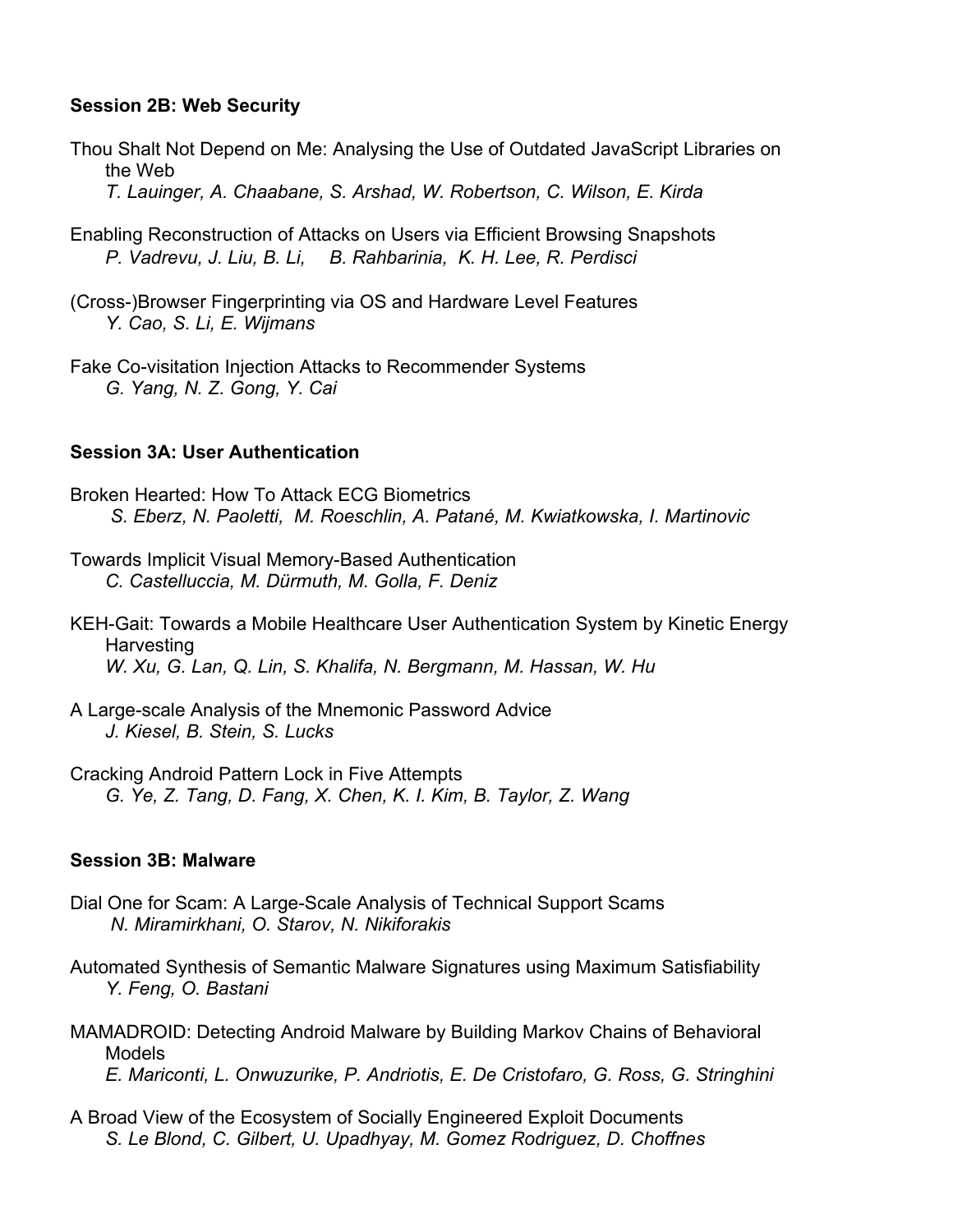Catching Worms, Trojan Horses and PUPs: Unsupervised Detection of Silent Delivery **Campaigns** *B. J. Kwon, V. Srinivas, A. Deshpande, T. Dumitras*

#### **Session 4A: TLS et al.**

- Measuring small subgroup attacks against Diffie-Hellman *L. Valenta, D. Adrian, A. Sanso, S. Cohney, J. Fried, M. Hastings, J. A. Halderman, N. Heninger*
- Indiscreet Logs: Persistent Diffie-Hellman Backdoors in TLS *K. Dorey, N. Chang-Fong, A. Essex*
- WireGuard: Next Generation Kernal Network Tunnel *J. A. Donenfeld*

The Security Impact of HTTPS Interception *Z. Durumeric, Z. Ma, D. Springall, R. Barnes, N. Sullivan, E. Bursztein, M. Bailey J. A. Halderman, V. Paxson*

#### **Session 4B: Secure Computation**

- Fast Actively Secure OT Extension for Short Secrets *A. Patra, P. Sarkar, A. Suresh*
- Constant Round Maliciously Secure 2PC with Function-independent Preprocessing using LEGO *J. B. Nielsen, T. Schneider, R. Trifiletti*
- Pushing the Communication Barrier in Secure Computation using Lookup Tables *G. Dessouky, F. Koushanfar, A.-R. Sadeghi, T. Schneider, S. Zeitouni, M. Zohner*
- Using Fully Homomorphic Encryption for Statistical Analysis of Categorical, Ordinal and Numerical Data *W. Lu, S. Kawasaki, J. Sakuma*

#### **Session 5A: Mobile Privacy and Security**

- Dark Hazard; Learning-based, Large-scale Discovery of Hidden Sensitive Operations in Android Apps *X. Pan, X. Wang, Y. Duan, X.F. Wang, H. Yin*
- Show Me the Money! Finding Flawed Implementations of Third-party In-app Payment in Android Apps *W. Yang, Y. Zhang, J. Li, H. Liu, Q. Wang, Y. Zhang, D. Gu*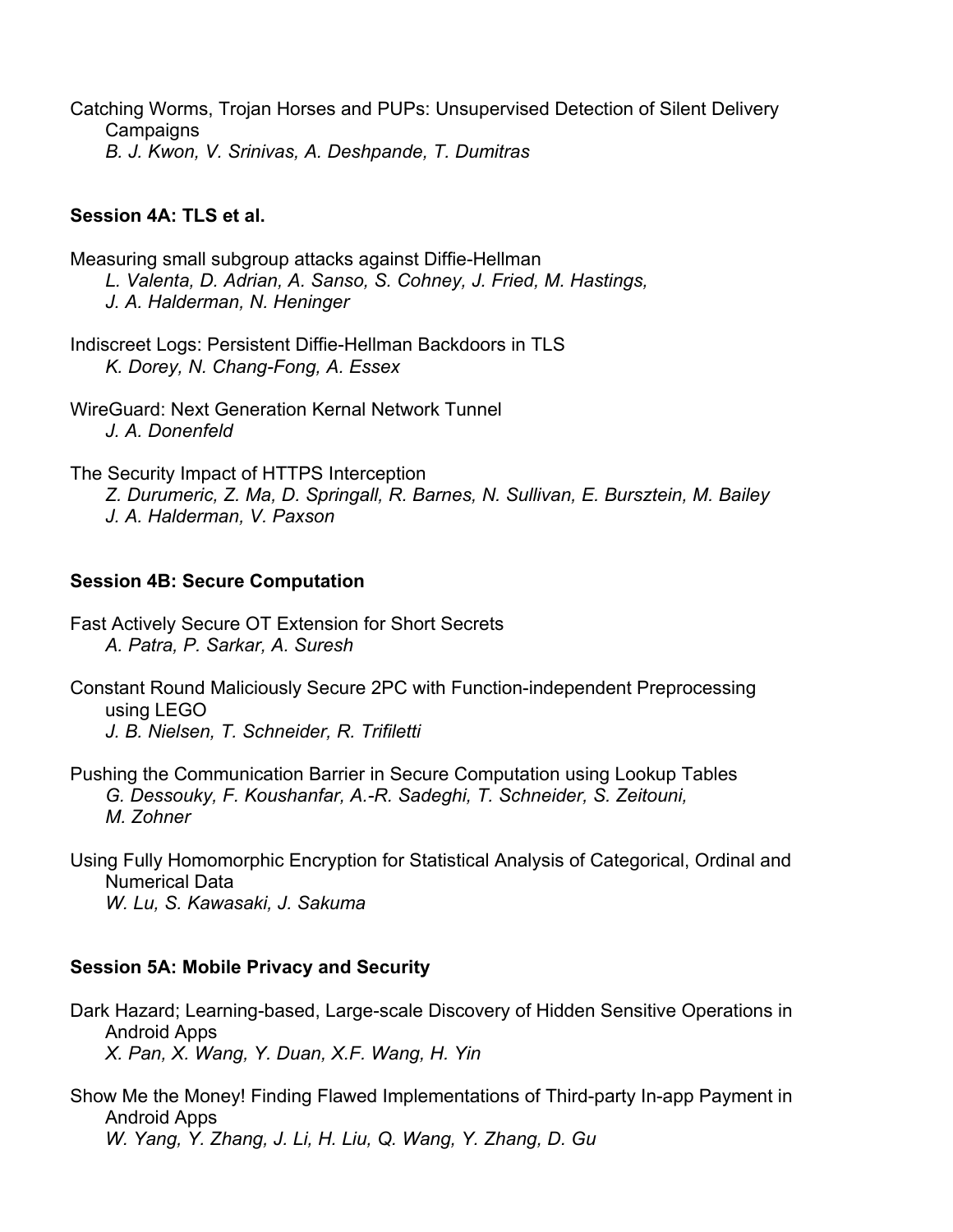WindowGuard: Systematic Protection of GUI Security in Android *C. Ren, P. Liu, S. Zhu*

- Obfuscation-Resilient Privacy Leak Detection for Mobile Apps Through Differential Analysis
	- *A. Continella, Y. Fratantonio, M. Lindorfer, A. Puccetti, A. Zand, C. Kruegel, G. Vigna*

Automated Analysis of Privacy Requirements for Mobile Apps

*S. Zimmeck, Z. Wang, L. Zou, R. Iyengar, B. Liu, F. Shaub, S. Wilson, N. Sadeh S. M. Bellovin, J. Reidenberg*

#### **Session 5B: Software and System Security (Part 1)**

- Dachshund: Digging for and Securing Against (Non-)Blinded Constants in JIT Code *G. Maisuradze, M. Backes, C. Rossow*
- Safelnit: Comprehensive and Practical Mitigation of Uninitialized Read Vulnerabilities *A. Milburn, H. Bos, C. Giuffrida*
- MARX: Uncovering Class Hierarchies in C++ Programs *A. Pawlowski, M.Contag, V. van der Veen, C. Ouwehand, T. Holz, H. Bos, E. Athanasopoulos, C. Giuffrida*
- PT-Rand: Practical Mitigation of Data-only Attacks against Page Tables *L. Davi, D. Gens, C. Liebchen, A.-R. Sadeghi*
- Dynamic Virtual Address Range Adjustment for Intra-Level Privilege Separation on ARM *Y. Cho, D. Kwon, H. Yi, Y. Paek*

#### **Session 6A: Cloud and Potpourri**

- Hello from the Other Side: SSH over Robust Cache Covert Channels in the Cloud *C. Maurice, M. Weber, M. Schwarz, L. Giner, D. Gruss, C. A. Boano, S. Mangard, K. Römer*
- Dynamic Differential Location Privacy with Personalized Error Bounds *L. Yu, L. Liu, C. Pu*
- Are We There Yet? On RPKI's Deployment and Security *Y. Gilad, A. Cohen, A. Herzberg, M. Schapira, H.Shulman*
- TenantGuard: Scalable Runtime Verification of Cloud-Wide VM-Level Network Isolation *Y. Wang, T. Madi, S. Majumdar, Y. Jarraya, A. Alimohammadifar, M. Pourzandi L. Wang, M. Debbabi*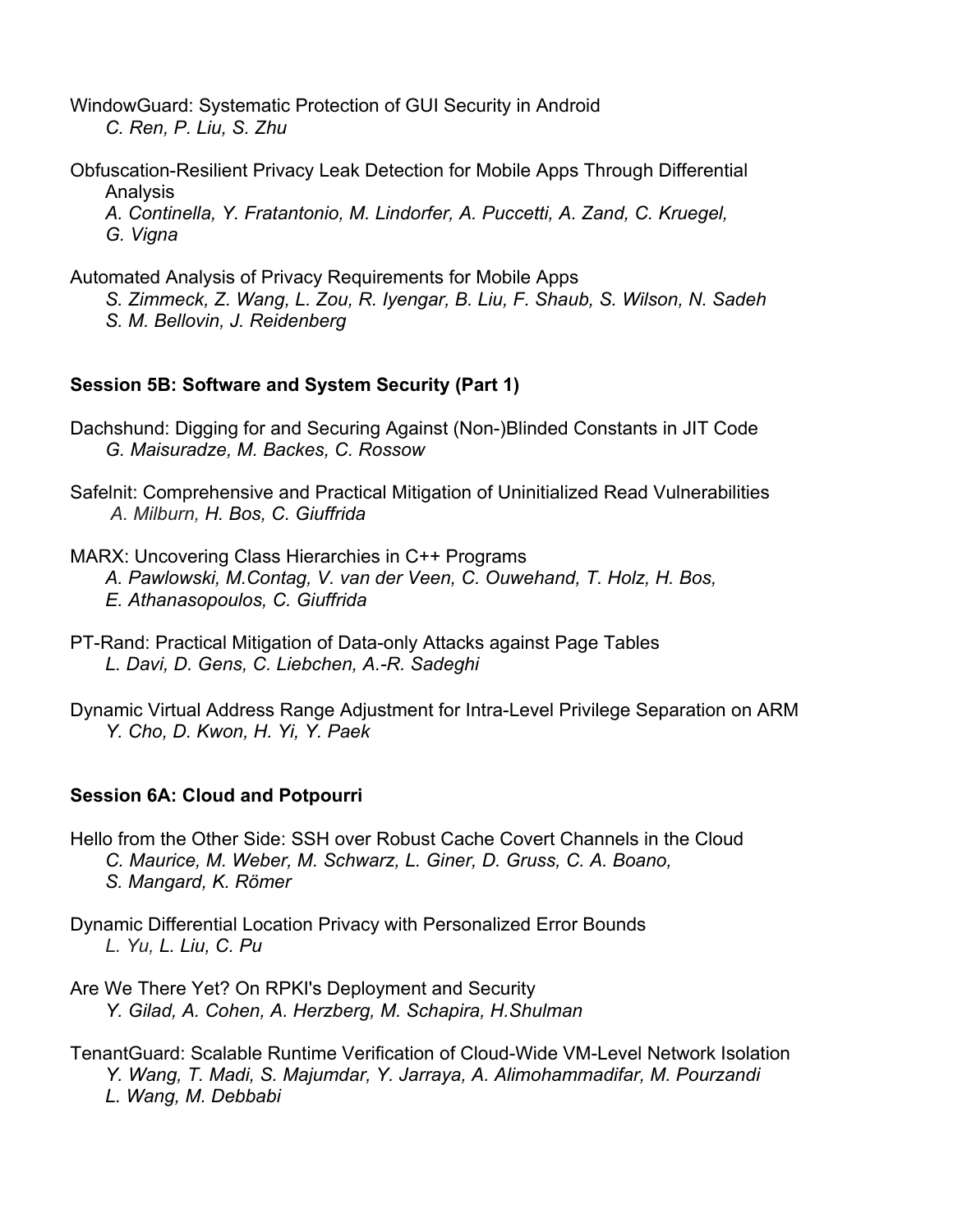#### **Session 6B: Tor**

- Dissecting Tor Bridges: A Security Evaluation of their Private and Public Infrastructures *S. Matic, C. Troncoso, J. Caballero*
- The Effect of DNS on Tor's Anonymity *B. Greschbach, T. Pulls, L.M. Roberts, P. Winter, N. Feamster*
- Avoding The Man on the Wire: Improving Tor's Security with Trust-Aware Path Selection *A. Johnson, R. Jansen, A. D. Jaggard, J. Feigenbaum, P. Syverson*
- HisTorε: Differentially Private and Robust Statistics Collection for Tor *A. Mani, M. Sherr*

#### **Session 7: Trusted Execution Environments**

- SGX-Shield: Enabling Address Space Layout Randomization for SGX Programs *J. Seo, B. Lee, S. Kim. M.-W. Shih, I. Shin, D. Han, T. Kim*
- T-SGX: Eradicating Controlled-Channel Attacks Against Enclave Programs *M.-W. Shih, S. Lee, T. Kim, M. Peinado*
- BOOMERANG: Exploiting the Semantic Gap in Trusted Execution Environments *A. Machiry, E. Gustafson, C. Spensky, C. Salls, N. Stephens, R. Wang, A. Bianchi, Y. R. Choe, C. Kruegel, G. Vigna*
- HOP: Hardware makes Obfuscation Practical *K. Nayak, C.W. Fletcher, L. Ren, N. Chandran, S. Lokam, E. Shi, V. Goyal*
- PANOPLY: Low-TCB Linux Applications With SGX Enclaves *S. Shinde, D. L. Tien, S. Tople, P. Saxena*

**Keynote Speaker:** *Trent Adams, Director of Information Security, PayPal*

#### **Session 8: Cyberphysical Security**

- Hey, My Malware Knows Physics! Attacking PLCs with Physical Model Aware Rootkit *L. Garcia, F. Brasser, M. H. Cintuglu, A.-R. Sadeghi, O. Mohammed, S.A. Zonouz*
- ContexloT: Towards Providing Contextual Integrity to Appified IoT Platforms *Y.J. Jia, Q.A. Chen, S.i Wang, A. Rahmati, E. Fernandes, Z.M. Mao, A. Prakash*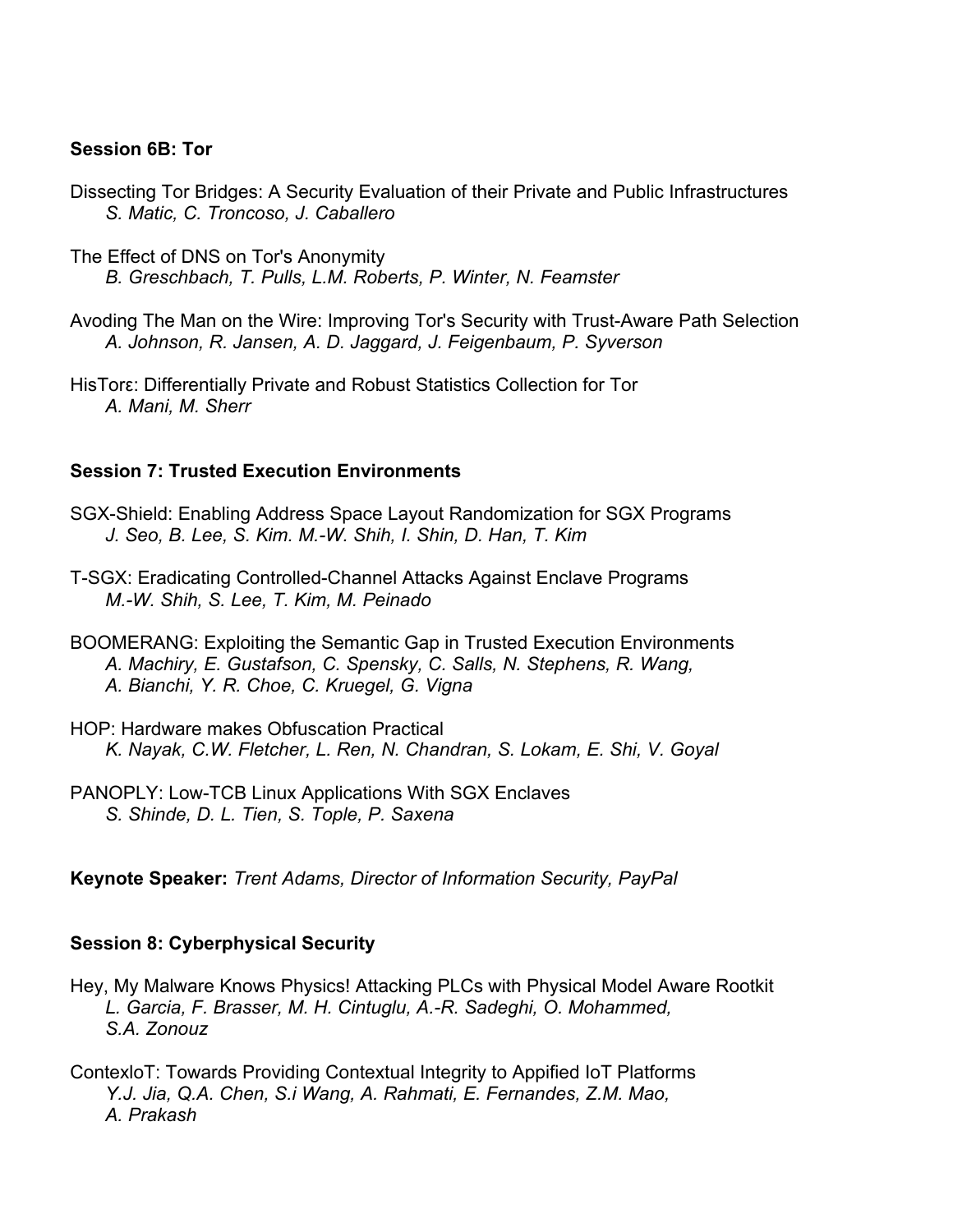FBS-Radar: Uncovering Fake Base Stations at Scale in the Wild *Z. Li, W. Wang, C. Wilson, J. Chen, C. Qian, T. Jung, L. Zhang, K. Liu, X. Li, Y. Liu*

- Internet-scale Probing of CPS: Inference, Characterization and Orchestration Analysis *C. Fachkha, E. Bou-Harb, A. Keliris, N. Memon, M. Ahamad*
- Wi-Fly? : Detecting Privacy Invasion Attacks by Consumer Drones *S. Birnbach, R. Baker, I. Martinovic*

#### **Session 9: Attacks**

- ASLR on the Line: Practical Cache Attacks on the MMU *B. Gras, K. Razavi, E. Bosman, H. Box, C. Giuffrida*
- Unleashing Use-Before-Initialization Vulnerabilities in the Linux Kernel Using Targeted Stack Spraying *K. Lu, M.-T. Walter, D. Pfaff, S. Nürnberger, W. Lee, M. Backes*
- Address-Oblivious Code Reuse: On the Effectiveness of Leakage-Resilient Diversity *R. Rudd, R. Skowyra, D. Bigelow, V. Dedhia, T. Hobson, S. Crane, C. Liebchen, P. Larsen, L. Davi, M. Franz, A.-R. Sadeghi, H. Okhravi*
- An Evil Copy: How the Loader Betrays You *X. Ge, M. Payer, T. Jaeger*

#### **Session 10: Software and System Security (Part II)**

- Stack Bounds Protection with Low Fat Pointers *G.J. Duck, R. H. C. Yap, L. Cavallaro*
- VUzzer: Application-aware Evolutionary Fuzzing *S. Rawat, V. Jain, A. Kumar, L. Cojocar, C. Giuffrida, H. Bos*
- Self Destructing Exploit Executions via Input Perturbation *Y. Kwon, B. Saltaformaggio, I L. Kim, K. H. Lee, X. Zhang, D. Xu*
- A Call to ARMs: Understanding the Costs and Benefits of JIT Spraying Mitigations *W. Lian, H. Shacham, S. Savage*

Ramblr: Making Reassembly Great Again *R. Wang, Y. Shoshitaishvili, A. Bianchi, A. Machiry, J. Grosen, P. Grosen, C. Kruegel, G. Vigna*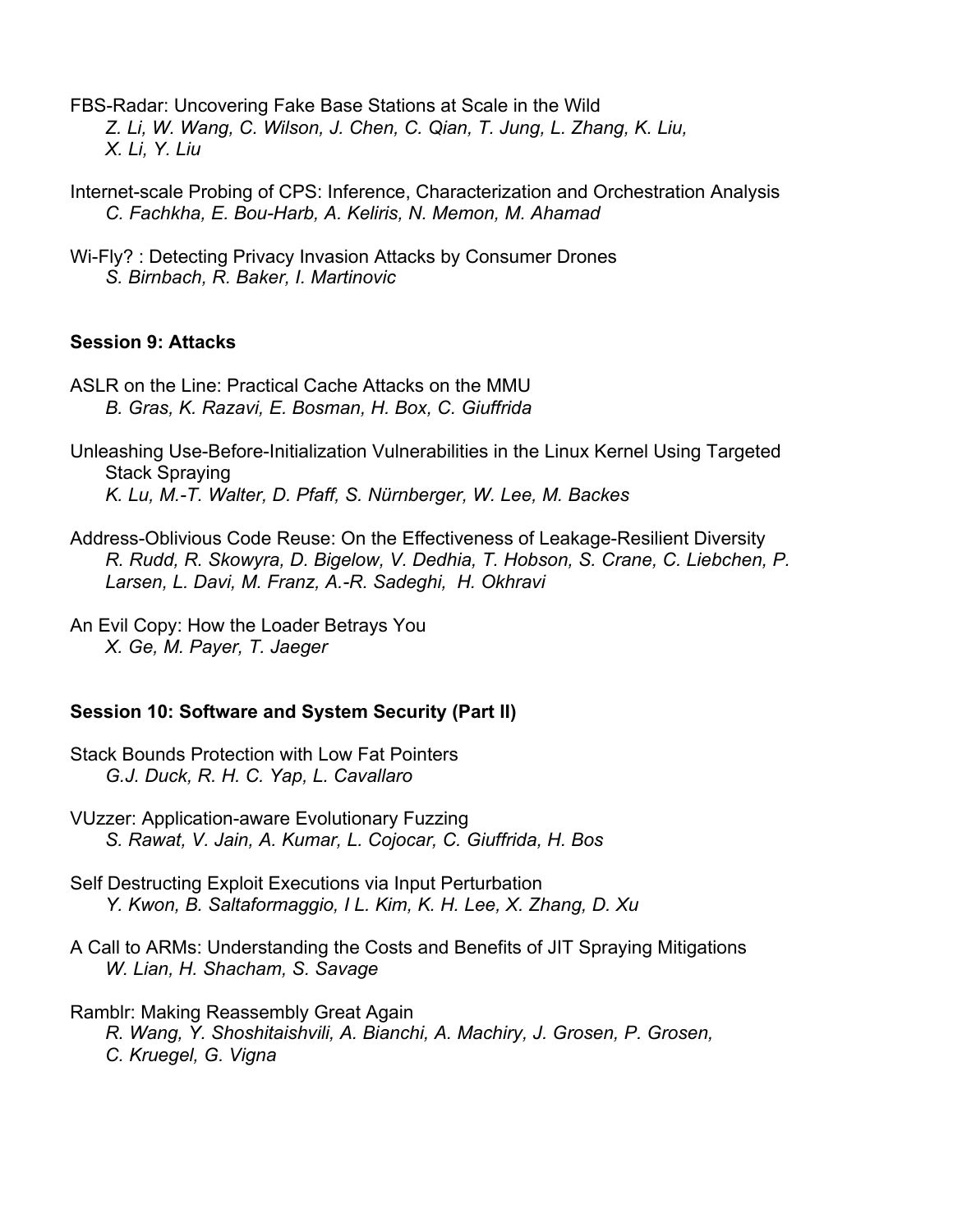# **General Chair's Message**

It is my pleasure to welcome you to the 24th Annual Network and Distributed System Security Symposium.

This year we have two collocated workshops: DNS Privacy Workshop and Usable Security (USEC) Workshop. The workshops encompass two critical topics in network and distributed systems security, privacy and usability. I'd like to thank Matthew Smith, the Workshop Chair, and Karen O'Donoghue, Steering Group Co-Chair, for bringing together such an exciting pair of workshops.

Building on recent success, this year we're continuing the tradition of organizing a poster session to showcase both in-progress and exciting recent work in various aspects of computer security. Thanks are due to Johanna Amann and Amir Houmansadr, the Poster Co-Chairs, for making sure we have an excellent poster program.

Due to increased interest in our field and in NDSS, more papers will be presented at NDSS this year than in any past year, yielding a particularly rich and exciting program. Selecting the papers is a task that involves many people and many hours of hard work. I'd like to thank Ari Juels, the Program Chair, as well Patrick Traynor, Shadow Program Chair, for the tremendous amount of work they donated and the excellent job they've done in putting together this year's program.

Many individuals have contributed to making NDSS a success, including everyone on the Steering Group, Organizing Committee, and the Internet Society and Association Management Solutions staff. I'd like thank all of them for contributing their time and effort.

NDSS is possible in large part thanks to our generous sponsors. I'd like to thank Baidu, Cisco, Afilias, Check Point Software Technologies, Qualcomm, San Diego Supercomputer Center, and Salesforce for their support, and the Internet Society for hosting the symposium. Funds for our student grants were provided by the National Science Foundation and the Internet Society.

Finally, thank you, all, for participating in the symposium and through that adding the key ingredient that makes NDSS a success. I wish you all an excellent 24th NDSS!

> **Lujo Bauer General Chair, NDSS'17 Carnegie Mellon University**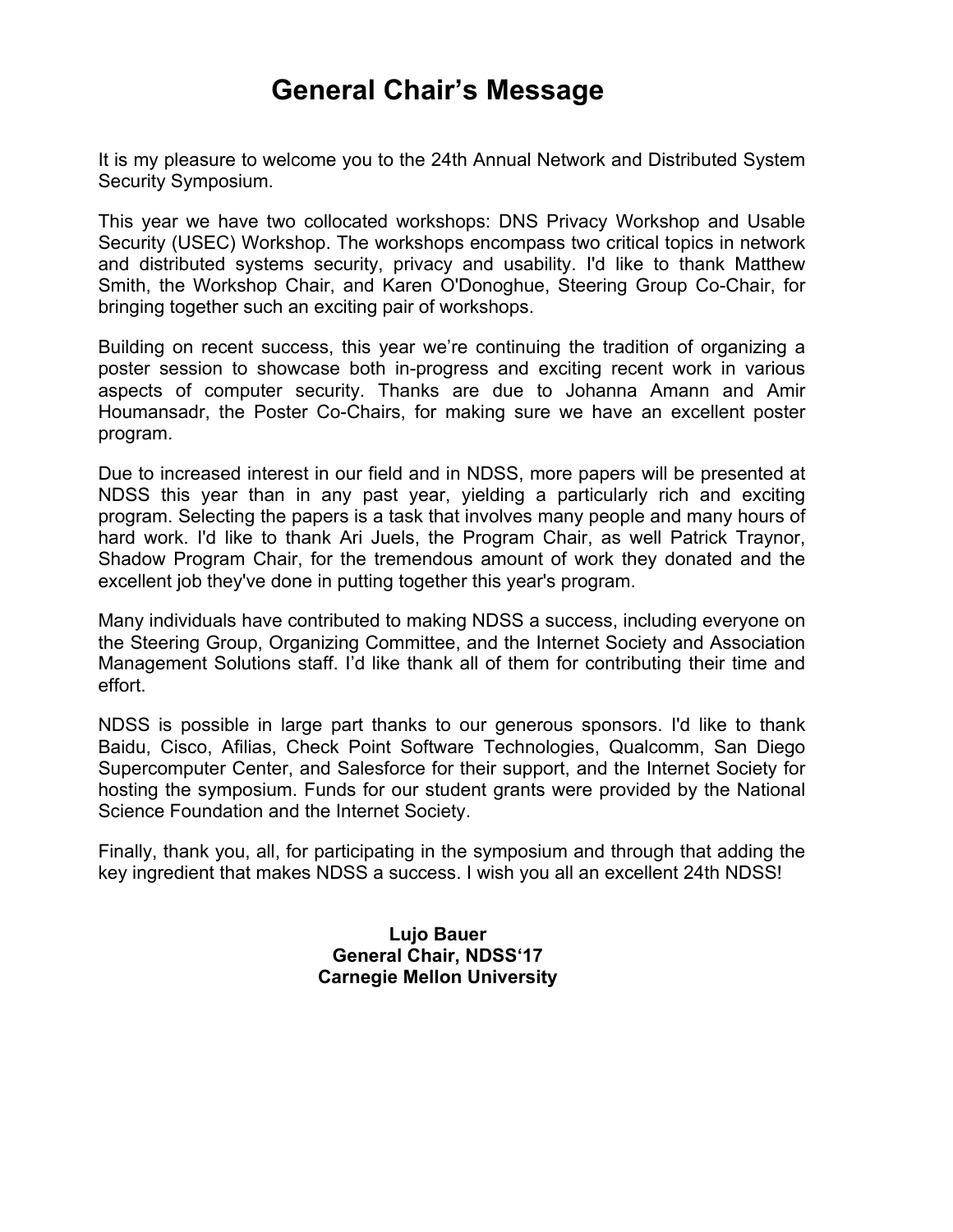# **Program Chair's Message**

It is my great pleasure to welcome you to the 24th Annual Network & Distributed System Security Symposium (NDSS 2017), held at the Catamaran Resort Hotel and Spa in San Diego, CA, United States from February 26 - March 1, 2017. NDSS fosters information exchange among researchers and practitioners of network and distributed system security. The target audience includes those interested in practical aspects of network and distributed system security, with a focus on actual system design and implementation. A major goal is to encourage and enable the Internet community to apply, deploy, and advance the state of network and distributed systems security technologies.

This year NDSS received a record 423 valid submissions (i.e., not counting papers that clearly violated the submission guidelines). Submissions were evaluated on the basis of their technical quality, novelty, and significance. Papers went through three rounds of review. Reviewing culminated in a one-day in-person program committee meeting, at which 68 papers (approximately 16%) were selected to appear in the program.

Organizing a conference as large as NDSS is a substantial endeavor, and I'd like to extend my sincere thanks to everyone who contributed her or his time and effort. I'd also like to specifically thank a few individuals who made particular contributions to NDSS 2017. Karen O'Donoghue and Julie Rowland-Lane handled most of the logistics of organizing the conference, as well as shepherding a new program chair. Patrick Traynor served as the shadow chair; my job was made easier by his being there to catch oversights. Yier Jin graciously hosted the PC meeting at the University of Central Florida in Orlando. This year we tried an experiment in which we ran the PC meeting in two parallel tracks. Several students were especially helpful in addressing the logistical challenges this experiment involved. I'd like to thank Fan Zhang for his extensive technical support, Grant Hernandez and Bradley Reaves for their assistance on the ground, and Yan Ji for creating a scheduling tool for the meeting. Thanks also to David Balenson, the Publications Chair, for his efforts and persistence in producing the proceedings you have before you. I'd also like to thank everyone who served on the program committee and put in the time both to review papers and travel to the PC meeting. It was my pleasure and honor to have worked with you to put together the program for NDSS 2017. Also crucial to the success of NDSS are the authors who submitted papers and the attendees, without whom NDSS would not be possible. Welcome to NDSS 2017. I hope you find the program informative and stimulating.

#### **Ari Juels Cornell Tech Program Chair, NDSS'17**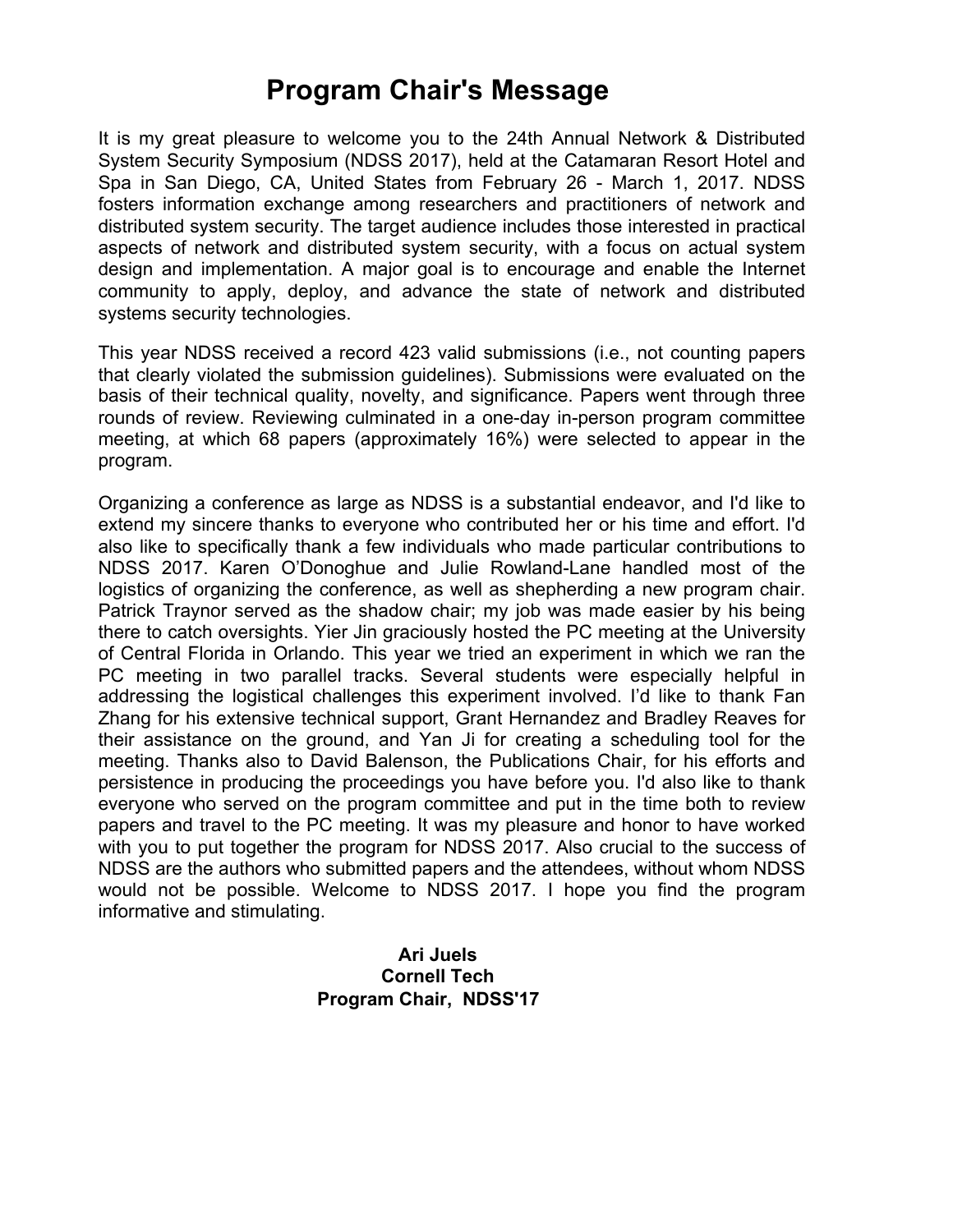# **Program Committee**

## **Ari Juels,** *Cornell Tech* **(Program Chair) Patrick Traynor,** *University of Florida* **(Shadow Program Chair)**

Johanna Amann, *ICSI* Manos Antonakakis, *Georgia Institute of Technology* Erman Ayday, *Bilkent University* Davide Balzarotti, *EURECOM* David Barrera, *ETH Zurich* Adam Bates, *University of Illinois Urbana Champaign (UIUC)* Lujo Bauer, *Carnegie Mellon University* Alex Biryukov, *University of Luxembourg* Kevin Butler, *University of Florida* Nicolas Christin, *Carnegie Mellon University* Dana Dachman-Soled, *University of Maryland* Anupam Datta, *Carnegie Mellon University* Emiliano De Cristofaro, *University College London* Tudor Dumitras, *University of Maryland* Manuel Egele, *Boston University* William Enck, *North Carolina State University* David Evans, *University of Virginia* Ittay Eyal, *Cornell University* Domenic Forte, *University of Florida* Aurelien Francillon, *EURECOM* Matthew Fredrikson, *Carnegie Mellon University* Guofei Gu, *Texas A&M University* Alex Halderman, *University of Michigan* Amir Herzberg, *Bar Ilan University* Amir Houmansadr, *University of Massachusetts Amherst* Yier Jin, *UCF* Jaeyeon Jung, *Microsoft Research* Yongdae Kim, *KAIST* Engin Kirda, *Northeastern University* Farinaz Koushanfar, *UCSD* Ralf Kuesters, *University of Trier* Wenke Lee, *Georgia Institute of Technology* Zhenkai Liang, *National University of Singapore* Ben Livshits, *Microsoft Research* Long Lu, *Stony Brook University* Ivan Martinovic, *Oxford University* Jonathan McCune, Google Patrick McDaniel, Pennsylvania State **University** Sarah Meiklejohn, University College London Andrew Miller, *UMD / UIUC* Prateek Mittal, *Princeton University* Muhammad Naveed, *USC* Steven Murdoch, *University College London* Steven Myers, *Indiana University Bloomington* Alina Oprea, *Northeastern University* Charalampos Papamanthou, *University of Maryland* Chunyi Peng, *The Ohio State University* Christina Poepper, *New York University Abu Dhabi* Raluca Popa, *University of California, Berkeley* Mike Reiter, *UNC Chapel Hill* Will Robertson, *Northeastern University* Ahmad-Reza Sadeghi, *TU Darmstadt* Vyas Sekar, *CMU* abhi shelat, *University of Virginia* Reza Shokri, *Cornell Tech* Tom Shrimpton, *University of Florida* Ed Suh, *Cornell University* Stefano Tessaro, *UCSB* Nikos Triandopoulos, *Boston University* Venkat Venkatakrishnan, *University of Illinois Chicago* XiaoFeng Wang, *Indiana University Bloomington* Dongyan Xu, *Purdue University* Yinqian Zhang, *The Ohio State University*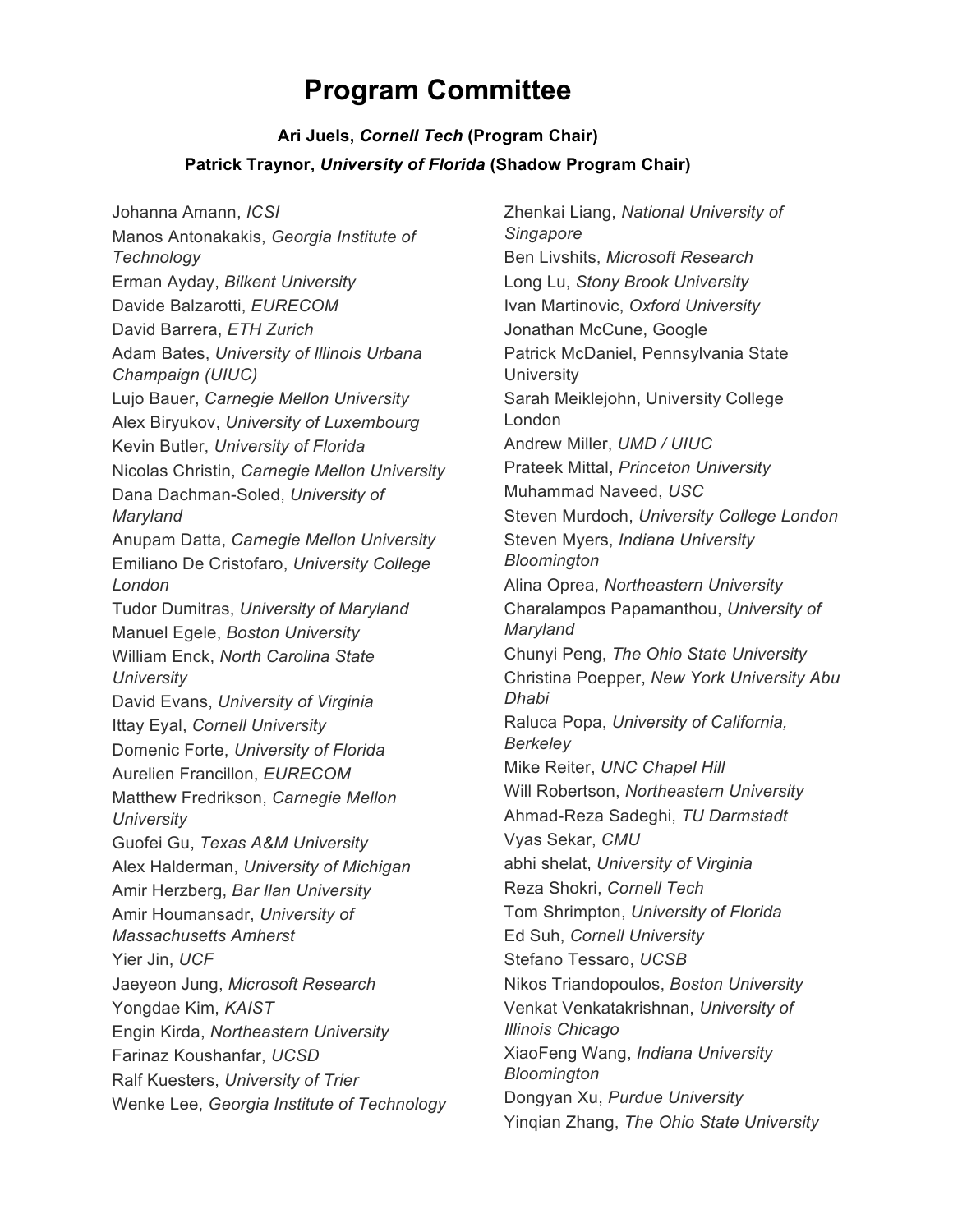# **Organizing Committee**

## **General Chair**

**Lujo Bauer** *Carnegie Mellon University* 

### **Program Chair**

#### **Shadow Program Chair**

**Ari Juels** *Cornell Tech*

**Patrick Traynor** *University of Florida*

## **Local Arrangements Chair**

**Thomas Hutton** *San Diego Supercomputer Center University of California, San Diego*

## **Publications Chair**

**David Balenson** *SRI International*

## **Workshops Chair**

**Matthew Smith** *Rheinische Friedrich-Wilhelms-Universität Bonn*

## **Poster Co-Chairs**

**Johanna Amann** *International Computer Science Institute*

**Amir Houmansadr** *University of Massachusetts Amherst*

### **Event Manager**

**Karen O'Donoghue** *Internet Society*

## **Event Coordinator**

**Julie Rowland** *Association Management Solutions*